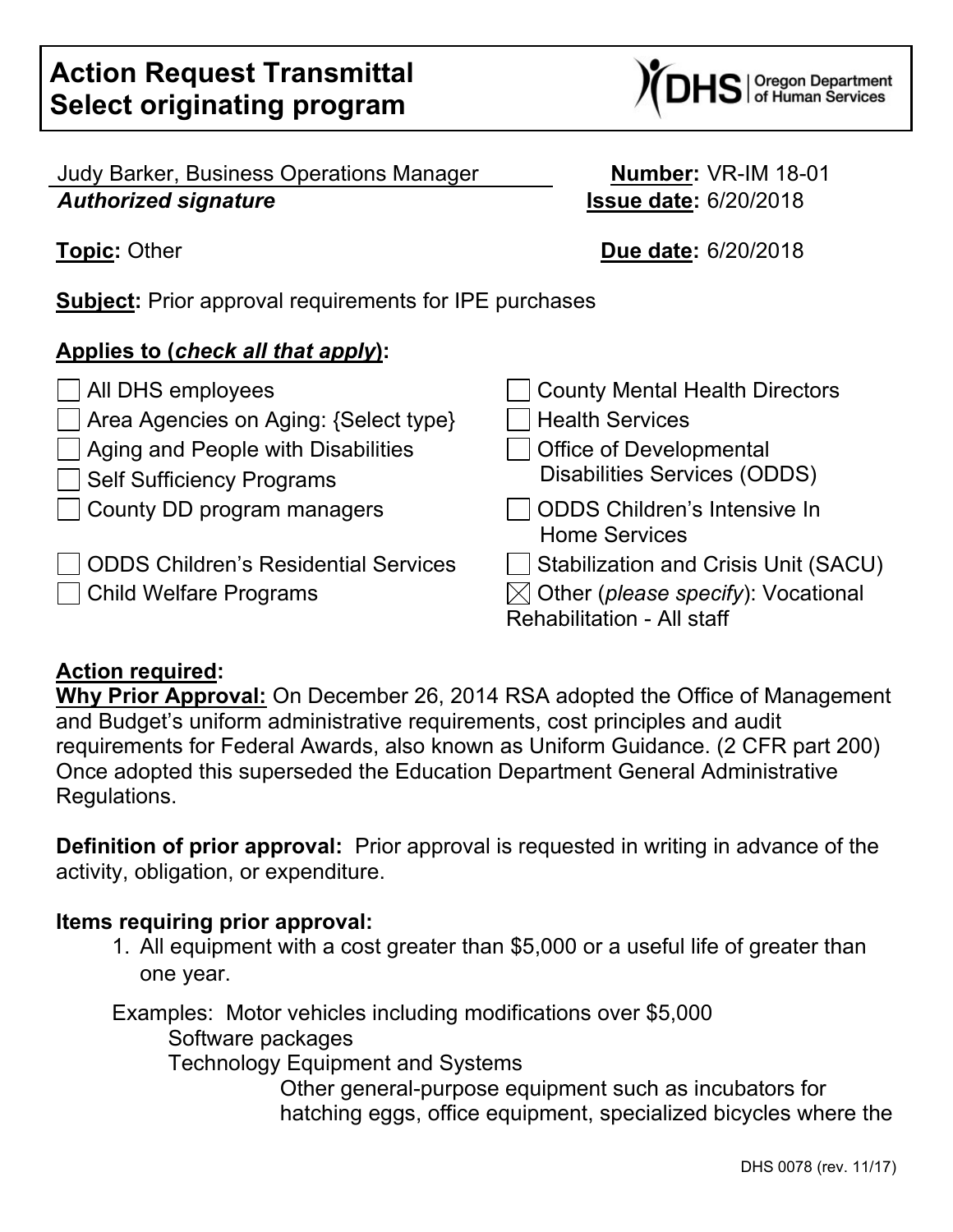per unit price exceeds \$5,000 Rehab Technology over \$5,000 Medical Restoration Technology over \$5,000 Assistive Technology over \$5,000

- 2. Capital expenditures to acquire items, make additions, improvements, modifiers, replacement or rearrangements, reinstallations, renovations or alterations that materially increase the value or useful life. Examples would be installation of a ramp at a home or office, remodel of apportion of a building to accommodate client. (NOTE: these items require prior approval for any dollar amount)
- 3. Participant cost for stipends, subsistence allowances, travel allowances, registration fees in connection with conferences or trainings (NOTE: these items require prior approval for any dollar amount)

# **PROCESS FOR PRIOR APPROVAL**

- 1. Identify all items in an IPE that falls into any of the categories above.
- 2. For items requiring prior approval add the following statement into the "Other Comments" box located in the plan service. "This service falls within the criteria for RSA prior approval before service can be provided. Service will not be provided until approval from RSA has been received. If service is not approved, VR is not committed to providing said service."
- 3. Submit the following information to the VR Business Operations at the VR Business Operations mailbox, and the manager you need approval from:
	- a. PID (so I can verify you have a signed IPE which requires the purchase for which approval is being requested)
	- b. Item purchasing for the IPE that needs prior approval
	- c. Quote of cost for the item in question.
	- d. Copy of the signed IPE
- 4. VR Business Operation will submit the above information along with the required grant information to RSA for prior approval.
- 5. VR Business Operations will track requests against aggregate prior approval if applicable.
- 6. Once prior approval is received in writing from RSA VR Business Operations will forward this information to the counselor coping the appropriate